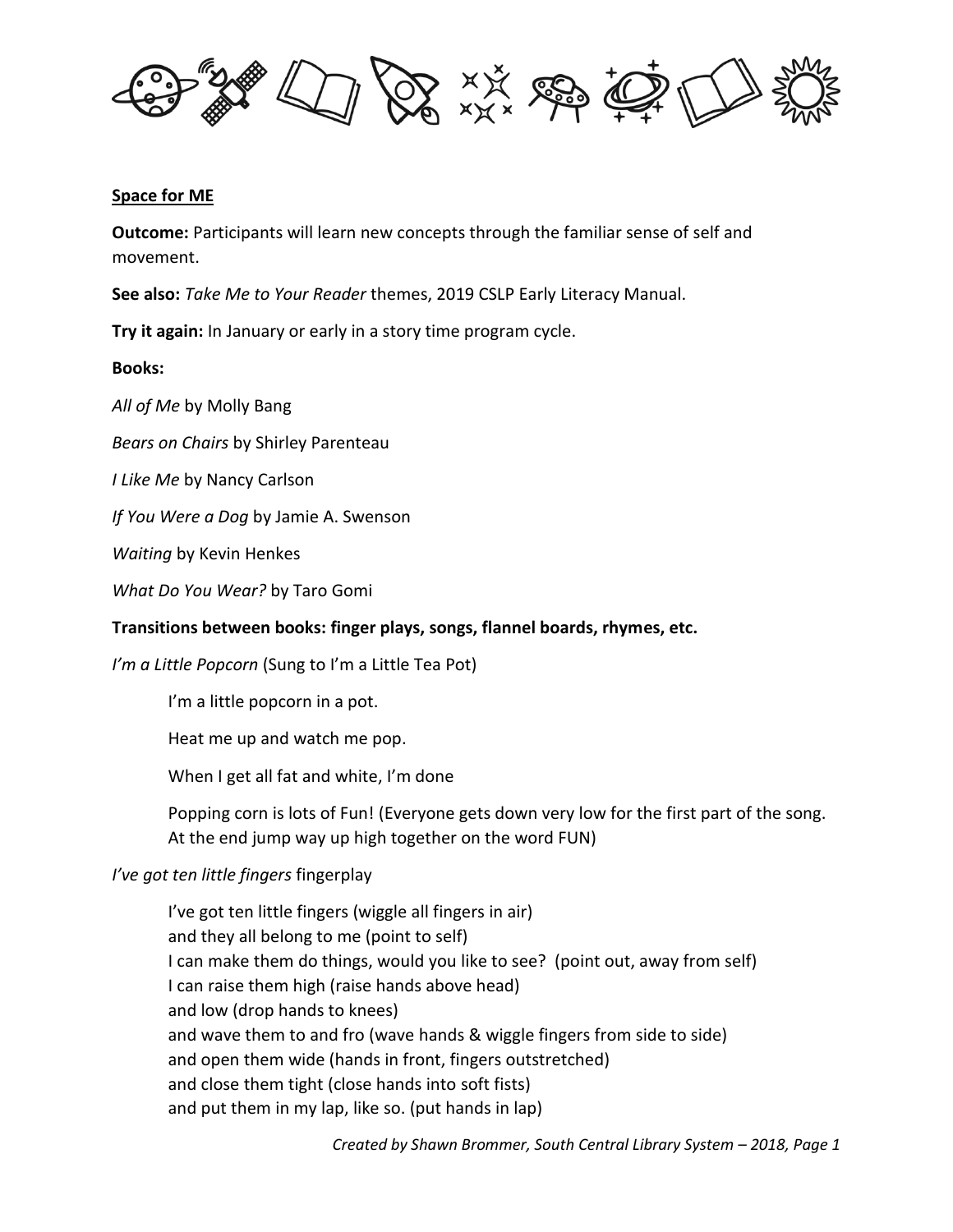**A A A A A A** 

*Sing: If You're Happy and You Know It* (traditional)

### **Art and other activities**

**Teen volunteer activity:** Ask teens to trace gingerbread boy & girl cookie cutters with crayons on light-colored-paper. Pass out a traced drawing to each child and:

- Re-tell All of Me or If You're Happy and You Know It and ask children to color the body parts mentioned in the books.
- Ask children to decorate the drawing with crayons make the drawing look like you, a family member, a friend, someone you would like to meet.
- Ask children to practice making lines, shapes or even letters on their drawing

Display the shapes on a bulletin board, hang up in the library, use for display borders, etc.

**Dress up:** Provide dress up clothes after the story time ends; provide clothes that offer children opportunities to button, wrap, zip, etc. Invite children to play dress up and make clean-up part of the experience. Sort by color, size, fabric, etc.

Take photos and post to your library's social media pages and describe the early literacy or math elements that children experience in your post.

**Message for parents:** Children who feel comfortable in their world and proud of their accomplishments have the primary tools for learning. Being aware of and comfortable with one's self is a first step in learning about the external world.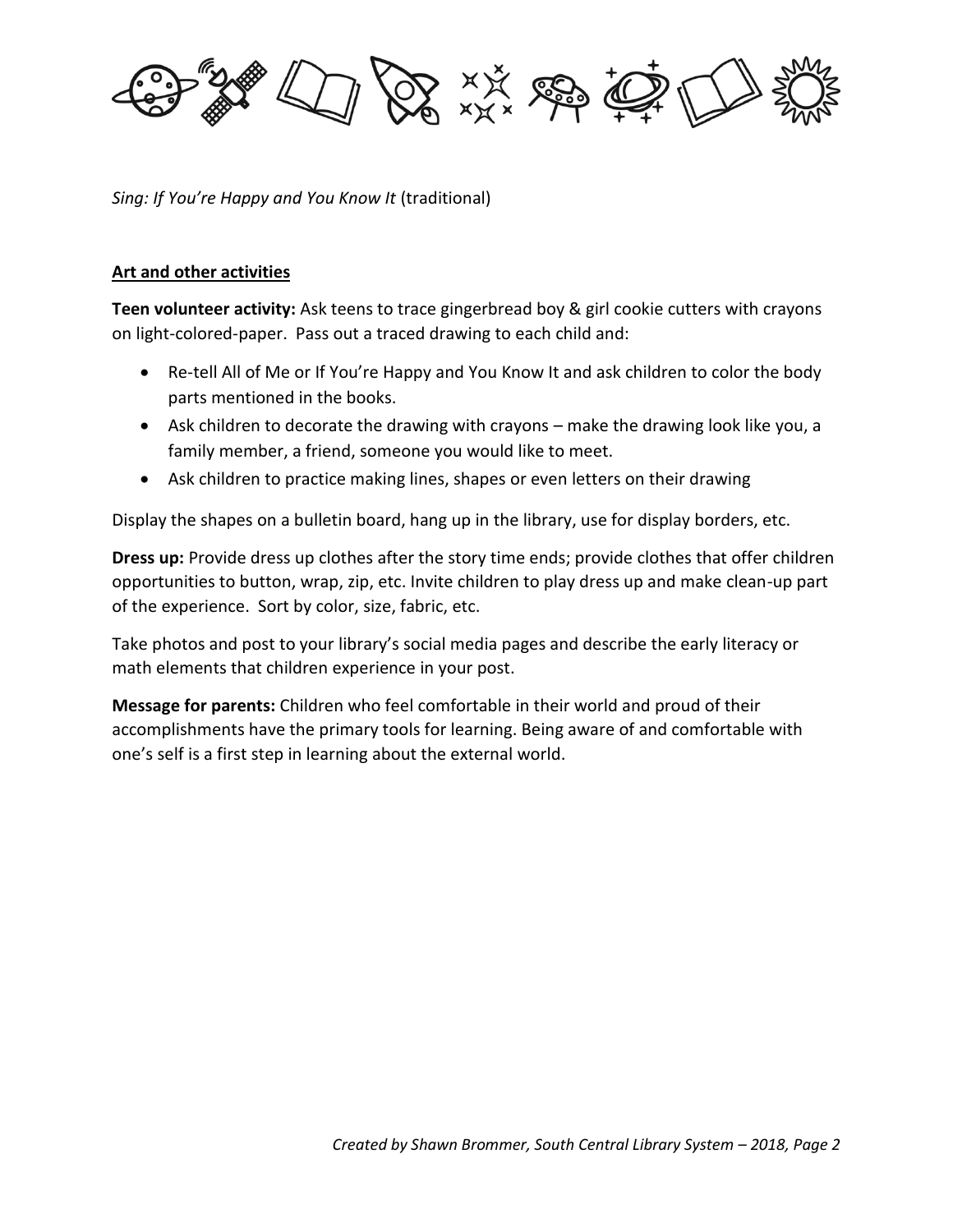

### **Stardust: Stars and Light**

**Outcome:** To introduce young children to the stars in the nighttime sky and to celebrate their inner light.

**See also:** *Take Me to Your Reader* themes, 2019 CSLP Early Literacy Manual.

**Try it again:** Around the equinoxes, solstices, and other astronomical events.

### **Books:**

*I Like Stars* by Margaret Wise Brown

*Jabari Jumps* by Gaia Cornwall

*Niño Wrestles the World* by Yuyi Morales

*Papa, Please Get The Moon for Me* by Eric Carle

*Twinkle, Twinkle, Little Star* by Jane Cabrera

*Windows* by Julia Denos

# **Transitions between books: finger plays, songs, flannel boards, rhymes, etc.**

**Sing**: *Twinkle, Twinkle, Little Star*

Additions: Teach children the American Sign Language sign for star and as them to make the sign when they hear it in the song. Extra: point up, point at self.



*Created by Shawn Brommer, South Central Library System – 2018, Page 3*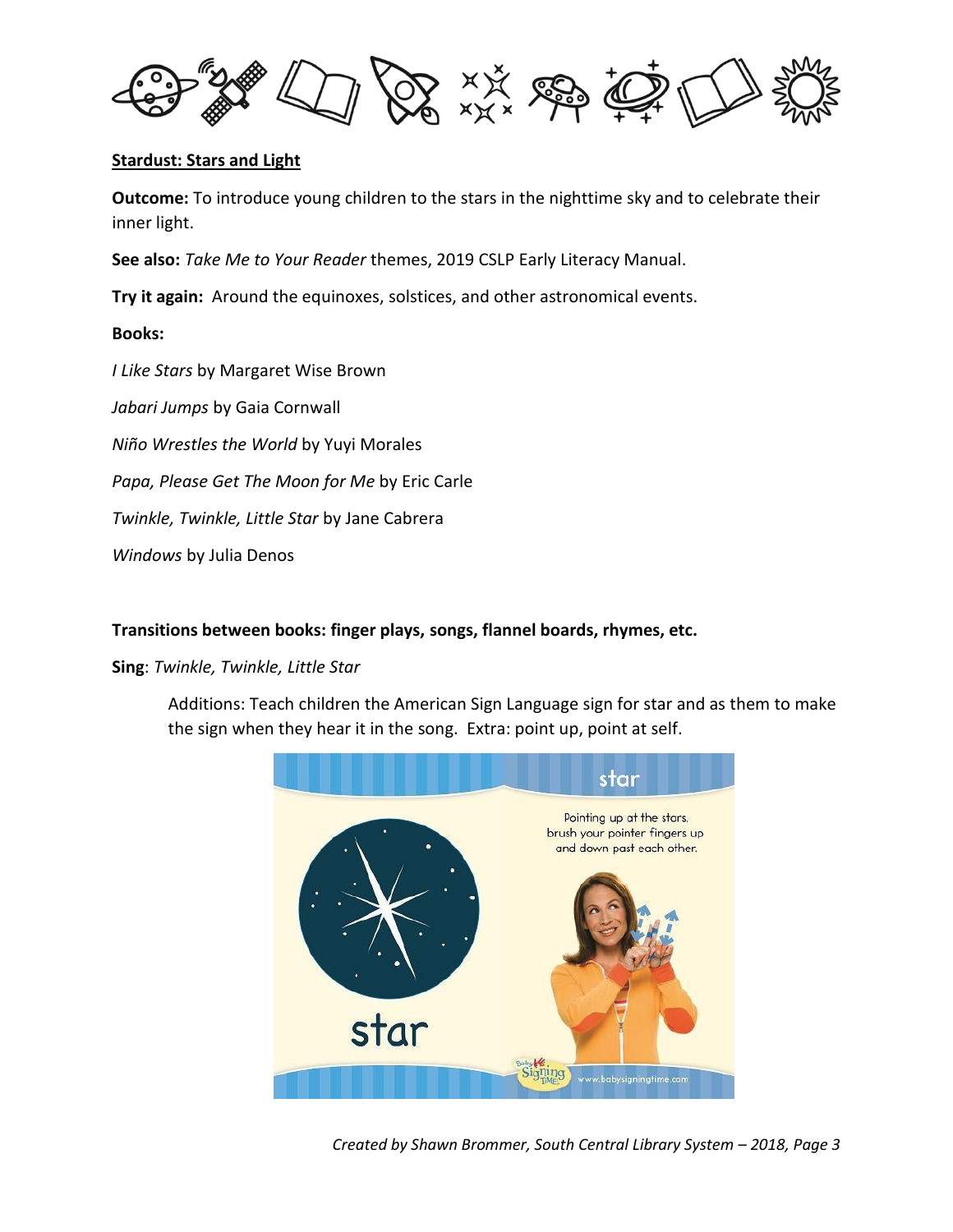

**Sing:** *You Are My Sunshine* (traditional)

Additional idea: provide Accu-Cut or Ellison sun shapes. Pass out to each participant. Consider creating a sun or star nametag at the beginning of this storytime.

**Flannel story rhyme:** Hey, Diddle Diddle, see pages 66 – 67 in the Early Literacy Manual for a flannel board pattern.

Teen volunteer idea: make copies of the flannel board patterns and ask teens to color and cut out the shapes. Send a set of shapes home with each young participant.

# **Art and other activities**

**Art project:** Based on Eric Carle's illustrations, provide strips of tissue paper, art paper, paints and brushes, and glue and encourage participants to create their own unique collages.

Teen volunteer idea: Well before the program, have teen volunteers paint tissue paper with bright tempera paints. Use the dried, painted tissue paper for the activity. Check out YouTube videos for painting tutorials from Eric Carle.

### **I'm a Star Dance & Movement Party**

Play *Counting Stars* by New Republic and dance, dance, dance!

Parachute/blanket movement: toss some beanbags into the middle of a blanket or parachute. Turn on the music and encourage participants to grab the edges of the blanket or parachute to make the beanbags wiggle and move up & down.

**Message for parents:** Singing helps children hear the rhythm of words. Music is an important early literacy skill and helps children get ready to read.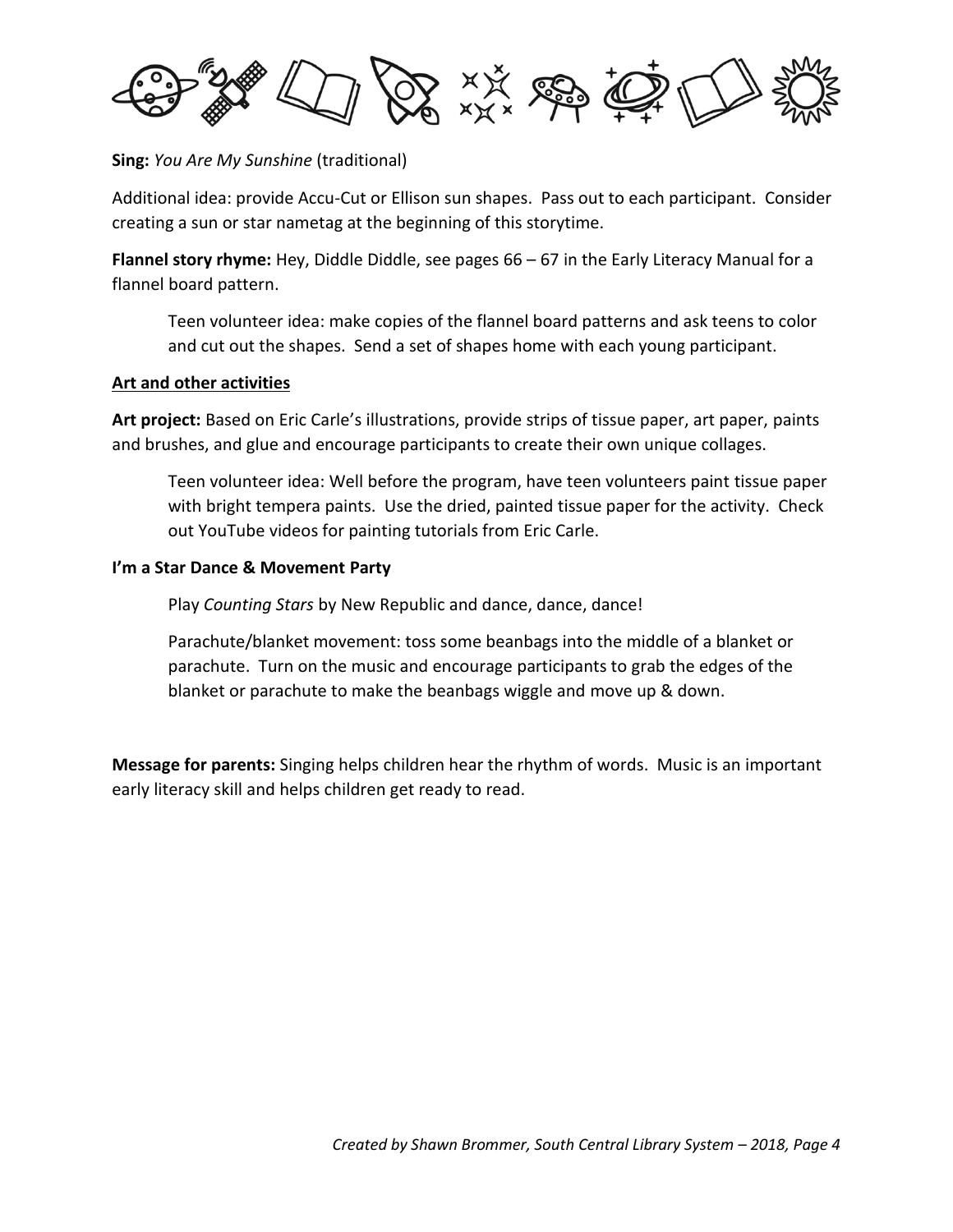

# **Celebrations!**

**Outcome:** To introduce young and older participants to the concept of learning through joy and happiness. (Theme is inspired by the 50<sup>th</sup> anniversary of the Apollo 11 Moon Landing.)

**See also:** *Shoot for the Moon* themes, Early Literacy Manual.

**Try it again:** In November, December, or January or any time you want to encourage children and their parents to celebrate gratitude and joy.

# **Books:**

*Buster and the Baby* by Amy Hest *Green, Green: A Community Gardening Story* by Marie Lambda *Hooray for Birds!* by Lucy Cousins *A Perfect Day* by Lane Smith *Raisin the Littlest Cow* by Miriam Bush *When's My Birthday?* by Julie Fogliano

# **Transitions between books: finger plays, songs, flannel boards, rhymes, etc.**

Provide instruments for children to play. Note the differences between a quiet instrument, such as a rain stick, and a louder one, such as a whistle.

Play recordings of rain, of sea gulls, birdsongs, etc. between activities.

- Search for birdsongs -Macaulay Library, Cornell University [http://macaulaylibrary.org](http://macaulaylibrary.org/)
- Recordings of Nature blog [recordingsofnature.wordpress.com](http://recordingsofnature.wordpress.com/)
- Recordings of whale songs [www.oceanmammalinst.org/songs.html](http://www.oceanmammalinst.org/songs.html)

# *I've got ten little fingers* fingerplay

I've got ten little fingers (wiggle all fingers in air) and they all belong to me (point to self) I can make them do things, would you like to see? (point out, away from self) I can raise them high (raise hands above head) and low (drop hands to knees) and wave them to and fro (wave hands & wiggle fingers from side to side)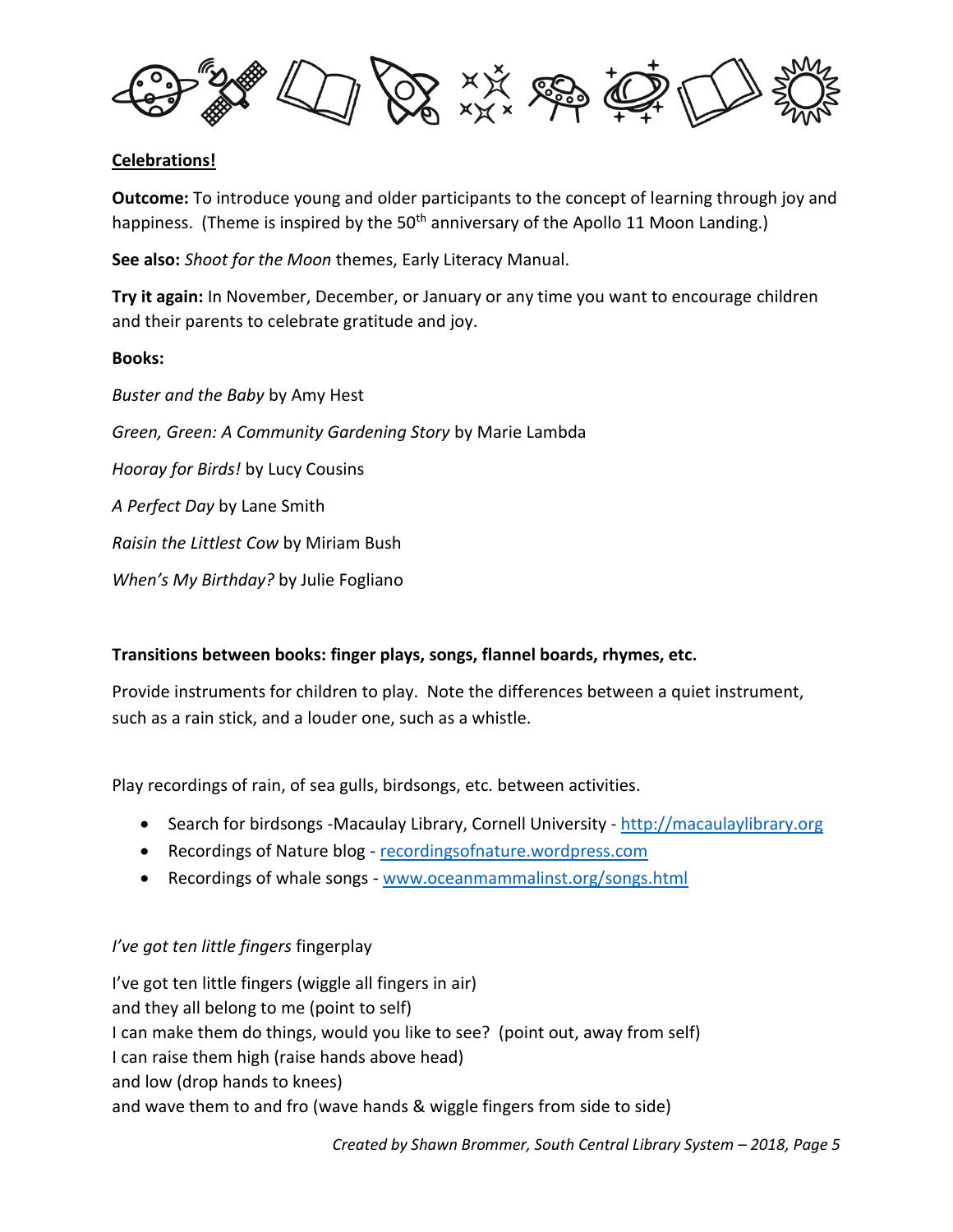

and open them wide (hands in front, fingers outstretched) and close them tight (close hands into soft fists) and put them in my lap, like so. (put hands in lap)

# **Art and other activities:**

Make a photo booth from a large cardboard box

- Use a rocket template that you find online or from the Clip Art section of the 2019 CSLP manual.
- Be sure to add a hashtag label! Promote your program through participants' social media.

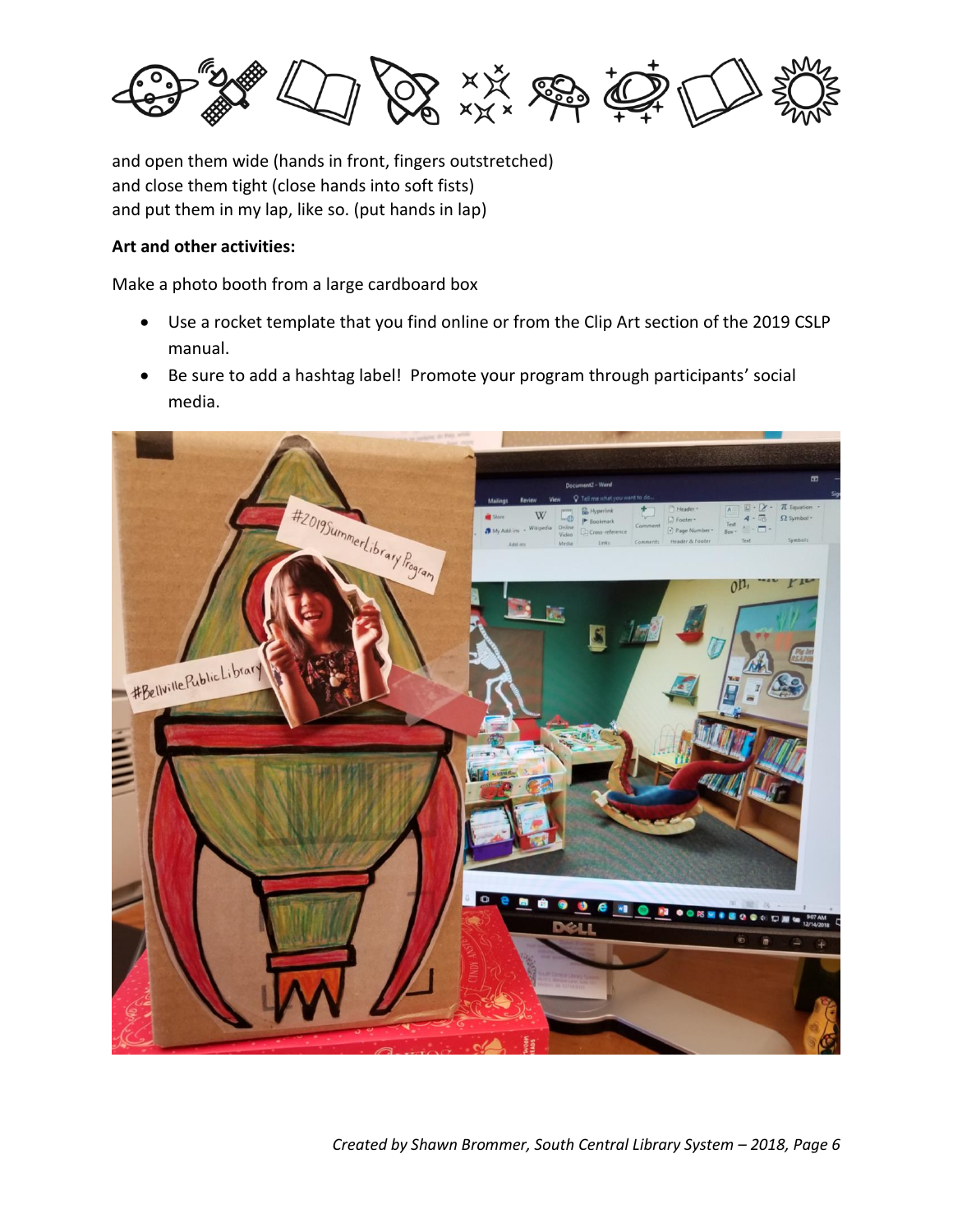

Recorded music to play:

- *John Lee Supertaster* by They Might Be Giants from the album, *No!*
- *Sunny Day* Sesame Street theme song
- Play different types of music

Provide a variety of items with different textures, i.e., cotton balls, silky scarves, pine cones, sand paper blocks, damp sponge, etc., on a table or hidden in gift bags. Ask children to feel the items and describe how they feel. How are some items similar? How are the items different from one another. Draw the items and label them with descriptive words. Try a similar sensory activity with different items to smell or taste.

Teen volunteer activity: Teens create homemade instruments that are given to younger children. Hand out instruments and practice playing soft, loud, fast, slow. Make a parade and stomp feet hard and soft, move fast and slow. Point out that we are playing with opposites.

Teen volunteer activity: Teens create homemade play dough – make dough from different recipes so that different textures, colors and scents are available. Provide molds, cookie cutters, blunt plastic knives, rolling devices, etc., for children to use with dough. Check out the book *Mudworks: Creative Play, Dough and Modeling Experiences* by Maryann Kohl or search the internet for different play dough recipes – there are a ton of them!

# **Message for parents:**

Children are often able to focus and listen best when their hands are busy. Their brains are engaged and growing when they are active and when all the senses are engaged.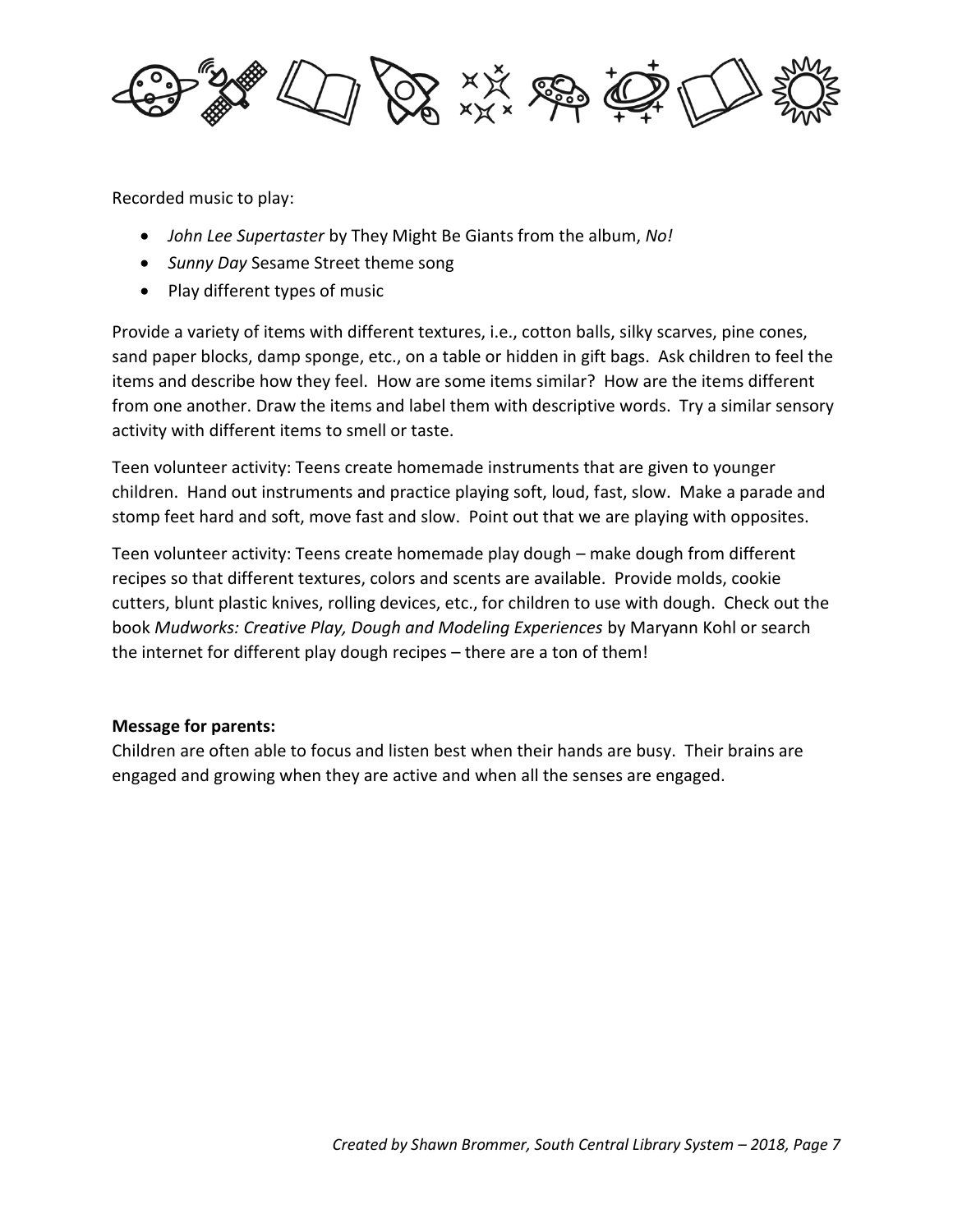

#### **Universe of Stories**

**Outcome:** To celebrate friendship and to introduce participants to global folklore, stories, and traditions.

**See also:** *To The Library and Beyond* themes, Early Literacy Manual.

**Try it again:** In the spring, when the world is waking up from winter.

#### **Books:**

*Baby Goes to Market* by Atinuke

*Last Stop on Market Street* by Matt de la Peña

*The Perfect Siesta* by Pato Mena

*Rudas: Niño's Horrendous Hermanitas* by Yuyi Morales

*Summer Days and Nights* by Wong Herbert Lee

*You Hold Me Up* by Monique Gray Smith

#### **Transitions between books: finger plays, songs, flannel boards, rhymes, etc.**

**Sing:** *The Wheels on the Bus*

Adapt *The Wheels on the Bus* using other big rigs, i.e,

The bed on the dump Truck goes up and down

The drum of the cement mixer goes round and round

Act out the movements

#### **Sing:** *Make New Friends*

Make new friends, But Keep the old, One is silver And the other's gold.

Circle's round, it has no end,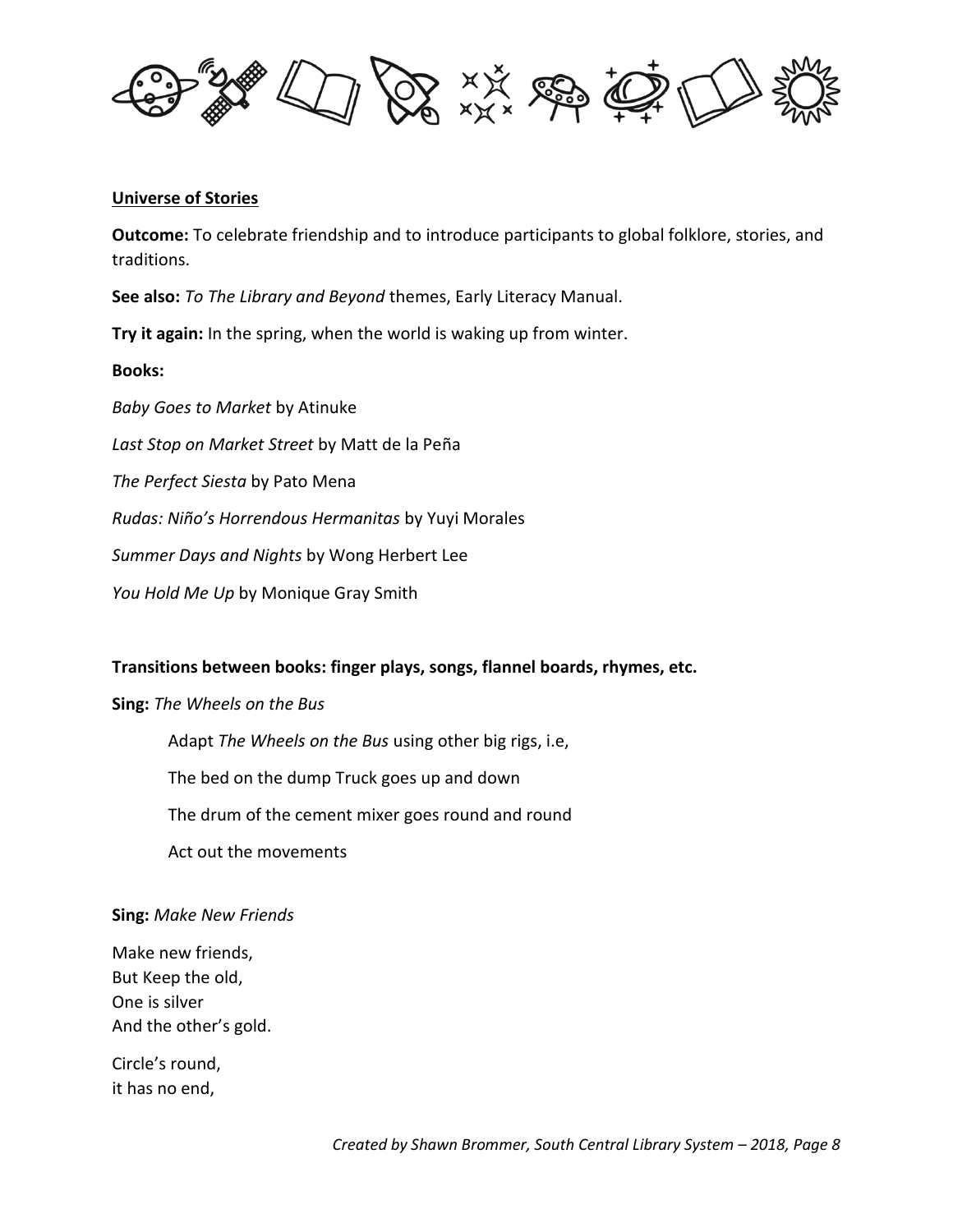

that's how long I want to be your friend.

Pass out crayons and paper. Repeat the song a few times asking kids to draw big circles on the paper. Challenge kids to reverse the direction that they draw their circles. Extra credit: challenge kids to draw circles with their non-dominant hand.

Listen and sing: bilingual songs, such as "Zousan" (Little Elephant), "Pom Na Tu Ri" (Springtime Outing) and "Los Pollitos" (The Little Chicks), *You Are My Little Bird, by Elizabeth Mitchell.*

# **Art activities:**

# *Whole body art*

Trace children's entire bodies on a roll of large paper and cut out. (Ask teen volunteers to help with the tracing and cutting.) Provide crayons, paper, stickers, etc. and ask children to decorate their traced bodies. If you have the space, display a few of the drawings in the library.

# *Thumb print, hand print and foot print art*

Provide large sheets of construction paper and tempera paint to make prints. Send the construction paper home as wrapping paper, or use the prints in your library's bulletin boards, displays or borders.

# *Take the program outside*

Shaving foam finger painting: If your library has large windows that are accessible from the outside, spray shaving foam onto paper plates and the kids finger paint the exterior windows with their fingers and hands. The shaving foam easily cleans off with a bucket of water or a garden hose. Alternately, provide metal cookie sheets or a plastic picnic table, turned on its side, as canvases for preschoolers' shaving foam art.

**Message for parents:** Children learn by doing and using their bodies. By allowing your kids to be hands-on-learners you help them connect with their subject matter on a deeper, personal level.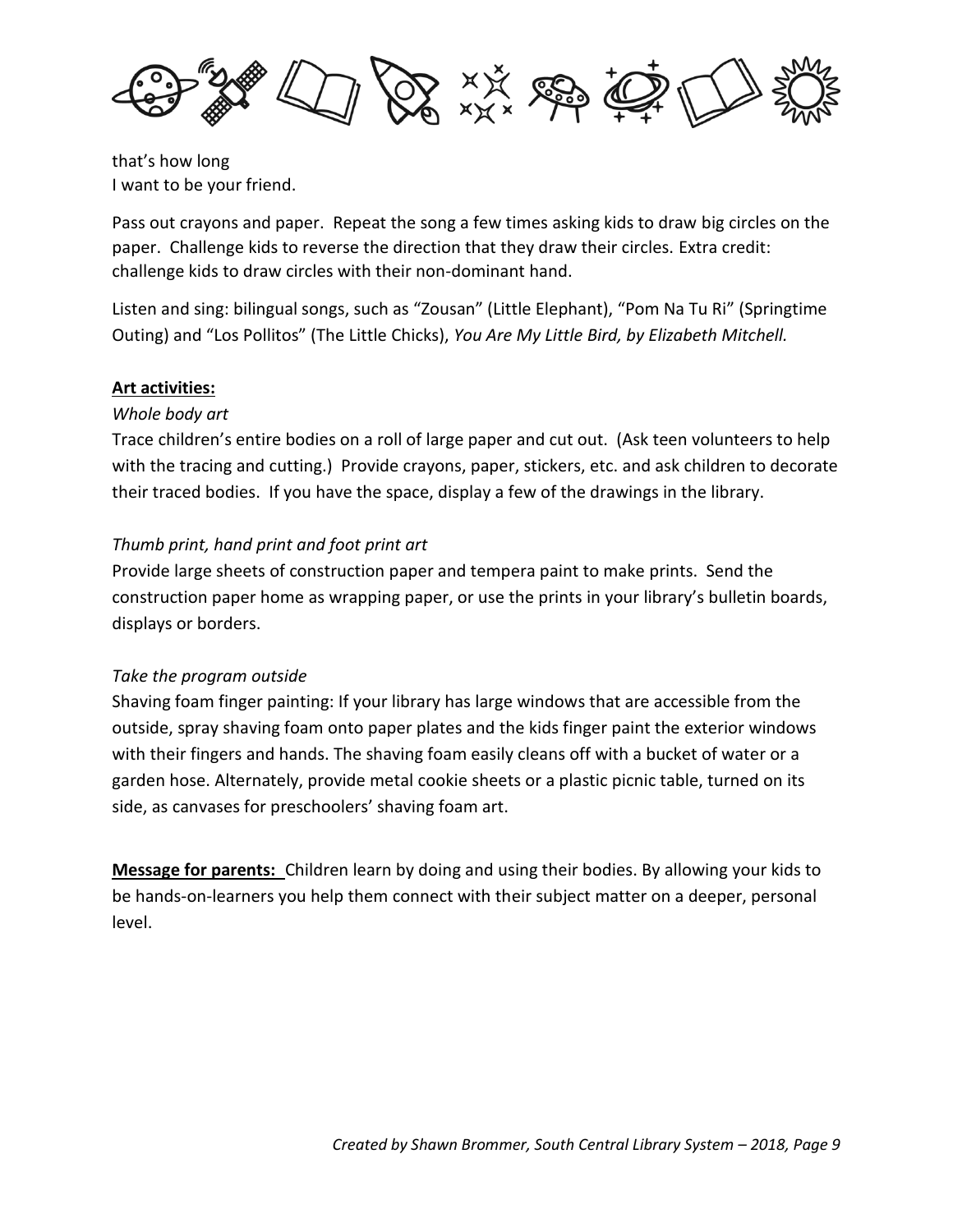

### **Nighttime**

**Outcome:** To encourage reflection and connection to self and others. **See also:** *Shoot for the Moon* themes, Early Literacy Manual. **Try it again:** In November and December as the daylight grows shorter.

### **Books:**

*Bulldozer Helps Out* by Candace Fleming *Georgie's Best Bad Day* by Ruth Chan *Go Sleep in Your Own Bed!* by Candace Fleming *Goodnight, Goodnight Construction Site* by Sherri Duskey Rinker *Goodnight Moon* by Margaret Wise Brown *On the Night of the Shooting Star* by Amy Hest

# **Transitions between books: finger plays, songs, flannel boards, rhymes, etc.**

**Flannelboard story:** Use a flannelboard to accompany the traditional song, *Five in the Bed.* Flannelboard patterns for this song are available on page 65 of the Early Literacy Manual.

Teen Volunteer Activity: have teens color and cut out sets of the flannel board patterns. Send a set home with each participant.



*Created by Shawn Brommer, South Central Library System – 2018, Page 10*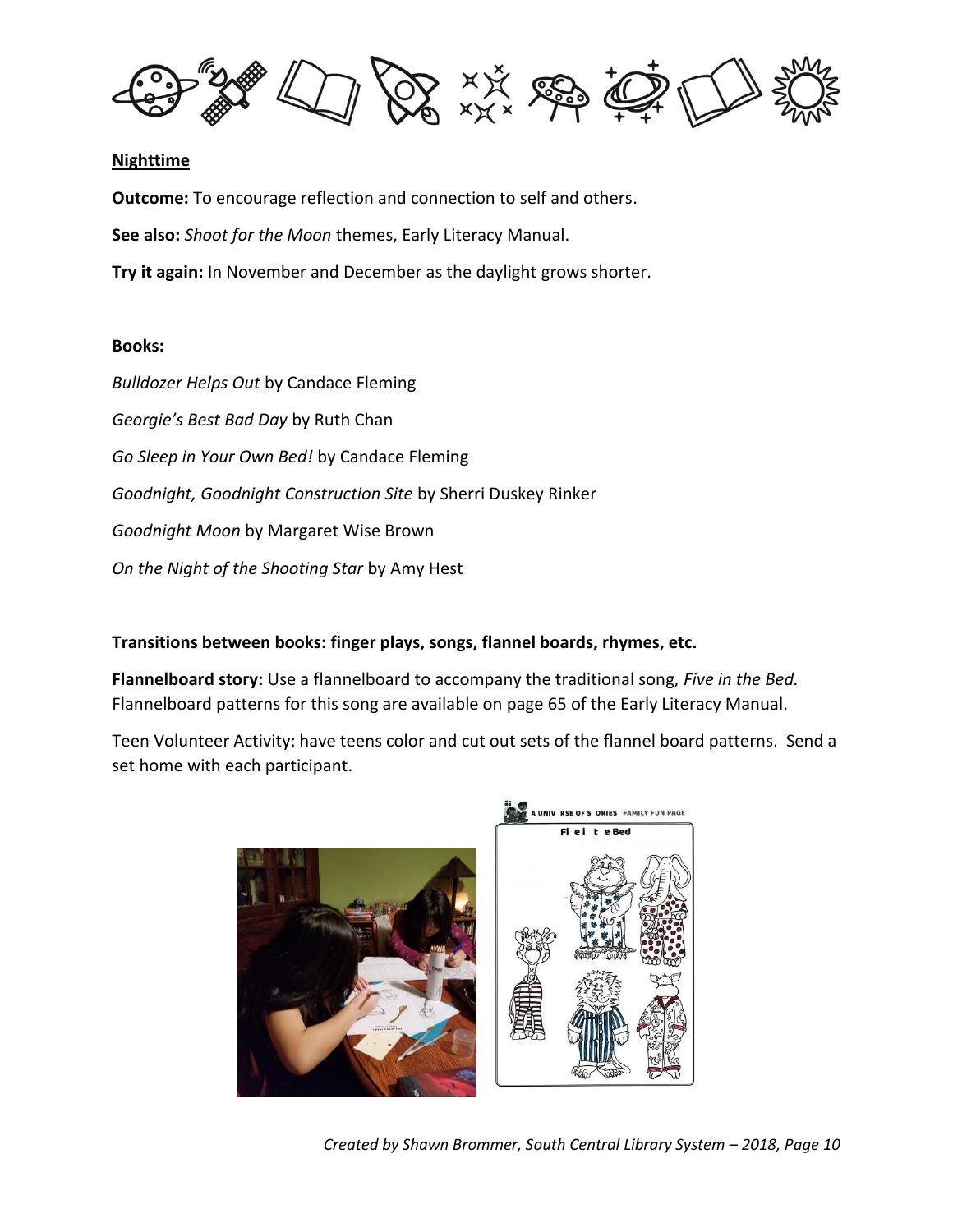黄绿鸡草

*I've got ten little fingers* fingerplay I've got ten little fingers (wiggle all fingers in air) and they all belong to me (point to self) I can make them do things, would you like to see? (point out, away from self) I can raise them high (raise hands above head) and low (drop hands to knees) and wave them to and fro (wave hands & wiggle fingers from side to side) and open them wide (hands in front, fingers outstretched) and close them tight (close hands into soft fists) and put them in my lap, like so. (put hands in lap)

**Sing:** Sing "You Are My Sunshine." Adapt a 2nd verse to "You are my Moonglow" or "You Are my Starlight."

# **Art and other activities:**

Call this week's storytime a pajama party. Wear pjs to this week's program and pass out squares of brightly colored flannel to the children to hold during the program. Provide items with other textures (sand paper, a glass paperweight, twine, etc.) and compare the way materials feel. Write down the descriptive words, make a chart, etc.

Pass out balls of yellow play dough. Ask children to make shapes with the dough. Can you make a moon? What about a square?

**Message for parents:** Routines are so important. When we do the same things throughout different times of the day we are helping our kids manage their days and self-regulate.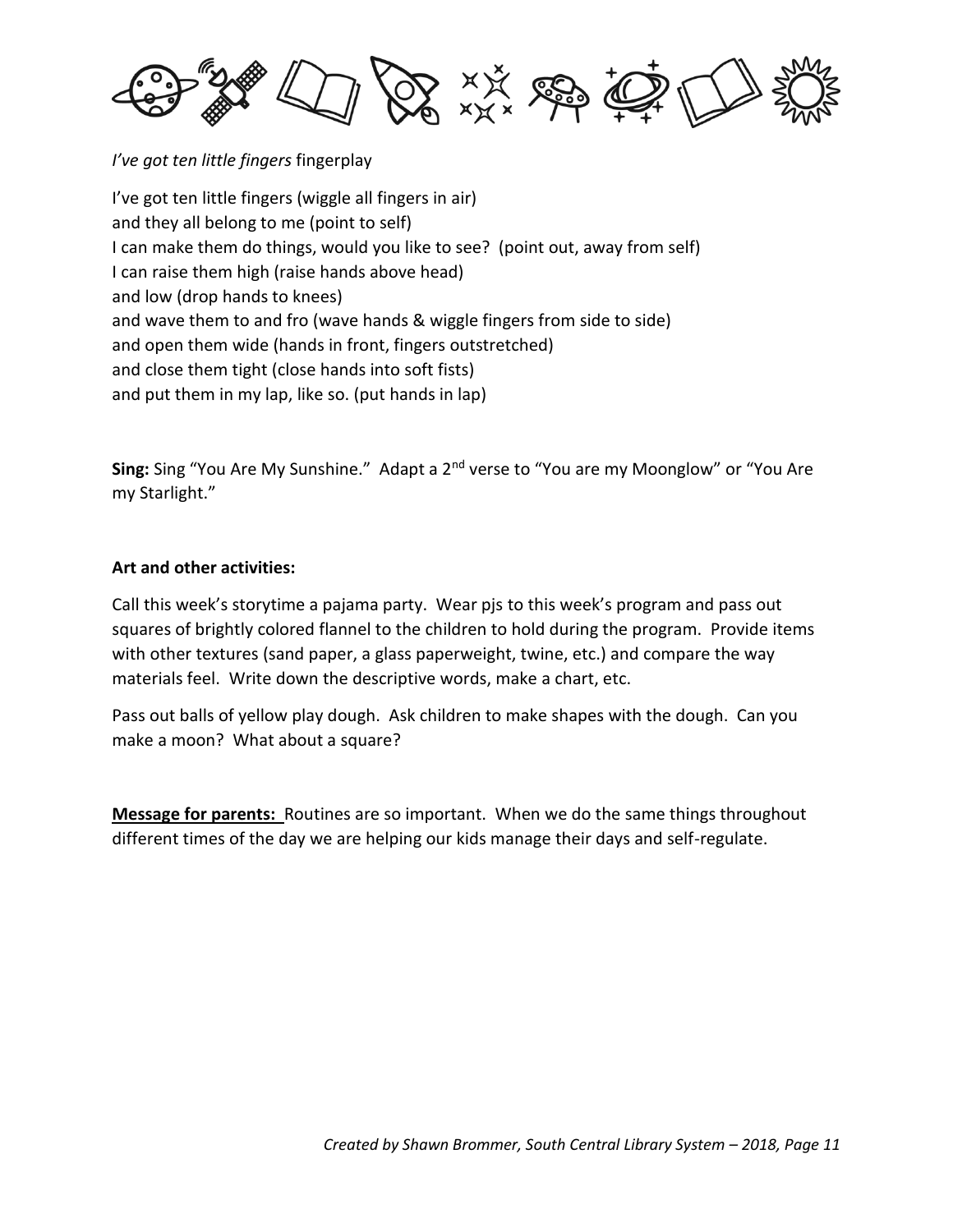

### **Let's Pretend (Science Fiction and Fantasy)**

**Outcome:** To encourage children to use their imagination and explore through imaginative play. **See also:** *Shoot for the Moon* themes, Early Literacy Manual.

**Try it again:** Anytime!

#### **Books:**

*Circle, Triangle, Elephant!: A Book of Shapes & Surprises* by Kenji Oikawa

*The Fox Wish* by Kimiko Aman

*I Have a Balloon* by Ariel Bernstein

*I Want to Be in a Scary Story* by Sean Taylor

*Leave Me Alone* by Vera Brosgol

*Life on Mars* by Jon Agee

#### **Transitions between books: finger plays, songs, flannel boards, rhymes, etc.**

Sing: I'm a Little Teapot and its adaptations:

*I'm a Little Popcorn* (Sung to I'm a Little Tea Pot)

I'm a little popcorn in a pot.

Heat me up and watch me pop.

When I get all fat and white, I'm done

Popping corn is lots of Fun! (Everyone gets down very low for the first part of the song. At the end jump way up high together on the word FUN)

(Sung to the tune of *I'm a Little Teapot*)

I'm a little dump truck strong and stout (make arm motions demonstrating strength and stoutness)

Hauling stuff around is what I'm about (motion carrying things)

When I get all filled up the workers shout (cup hands by mouth as if shouting)